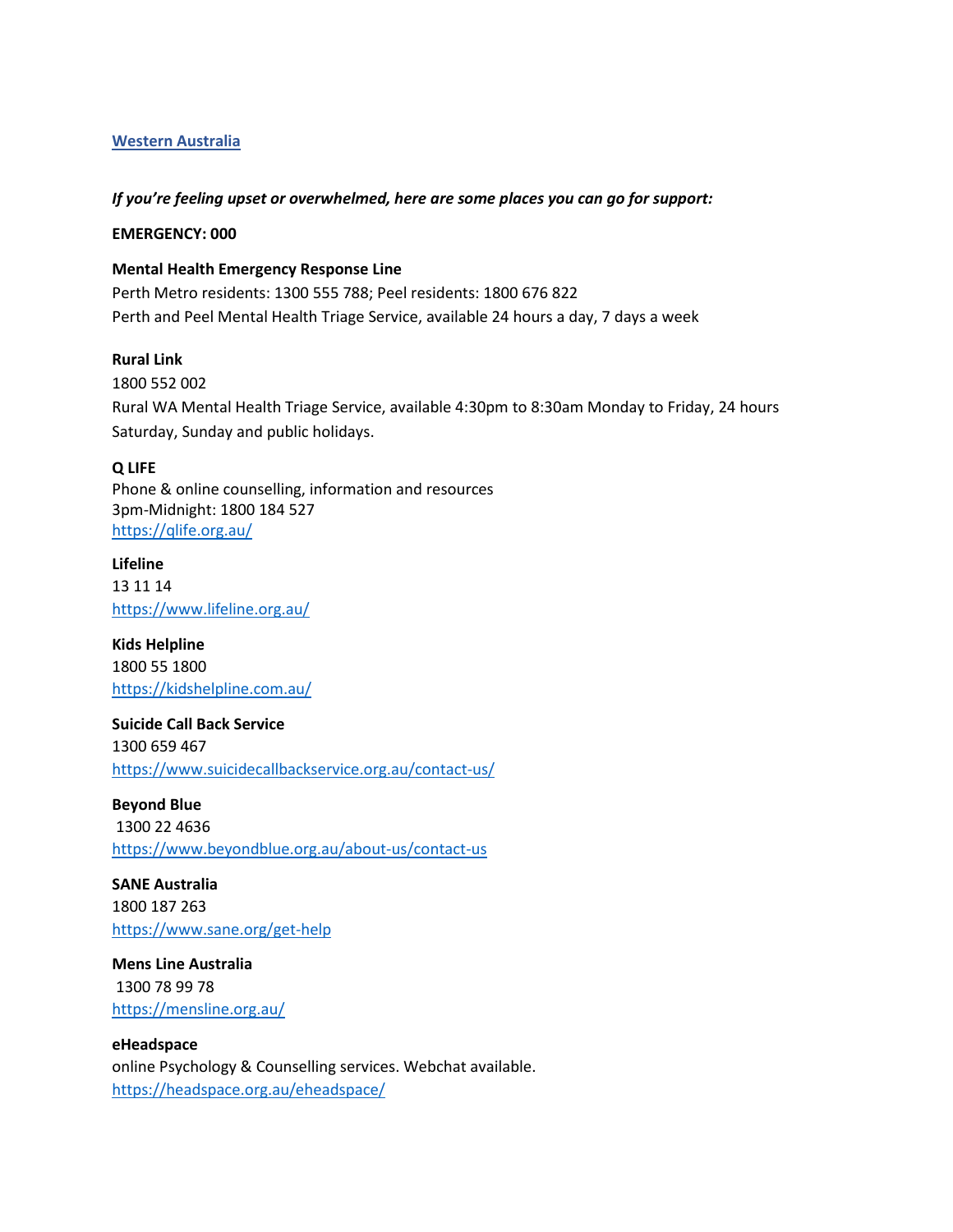### **Aboriginal Family Legal Service**

1800 469 246

## <https://www.afls.org.au/>

## **1800 RESPECT**

24-hour support line for people impacted by sexual assault, domestic or family abuse 1800 737 732

*Headspace centres around the country provide free mental health care for young people. Find a headspace centre near you:*

#### **Headspace**

Psychology & Counselling services, information and resources. Various locations around Australia. <https://headspace.org.au/headspace-centres/>

*Aboriginal Community Controlled Health Organisations can provide mental health care and wellbeing support for Aboriginal and Torres Strait Islander people.* 

*You can see the Aboriginal Community Controlled Health Organisations near you by visiting your state's peak body:*

## **Aboriginal Health Council of Western Australia**

<https://www.ahcwa.org.au/members>

*Visit one of our partner/supporter organisations.*

*Our partner/supporter organisations are committed to supporting Aboriginal and Torres Strait Islander LGBTQA+ young people:*

#### **Yorgum Healing Services**

<https://yorgum.org.au/>

#### **Wungening Aboriginal Corporation**

<https://www.wungening.com.au/>

## **Sexual Health Headquarters (SHQ)**

<https://shq.org.au/>

**First Peoples Rainbow Mob WA** 

<https://rainbowmob.jimdofree.com/>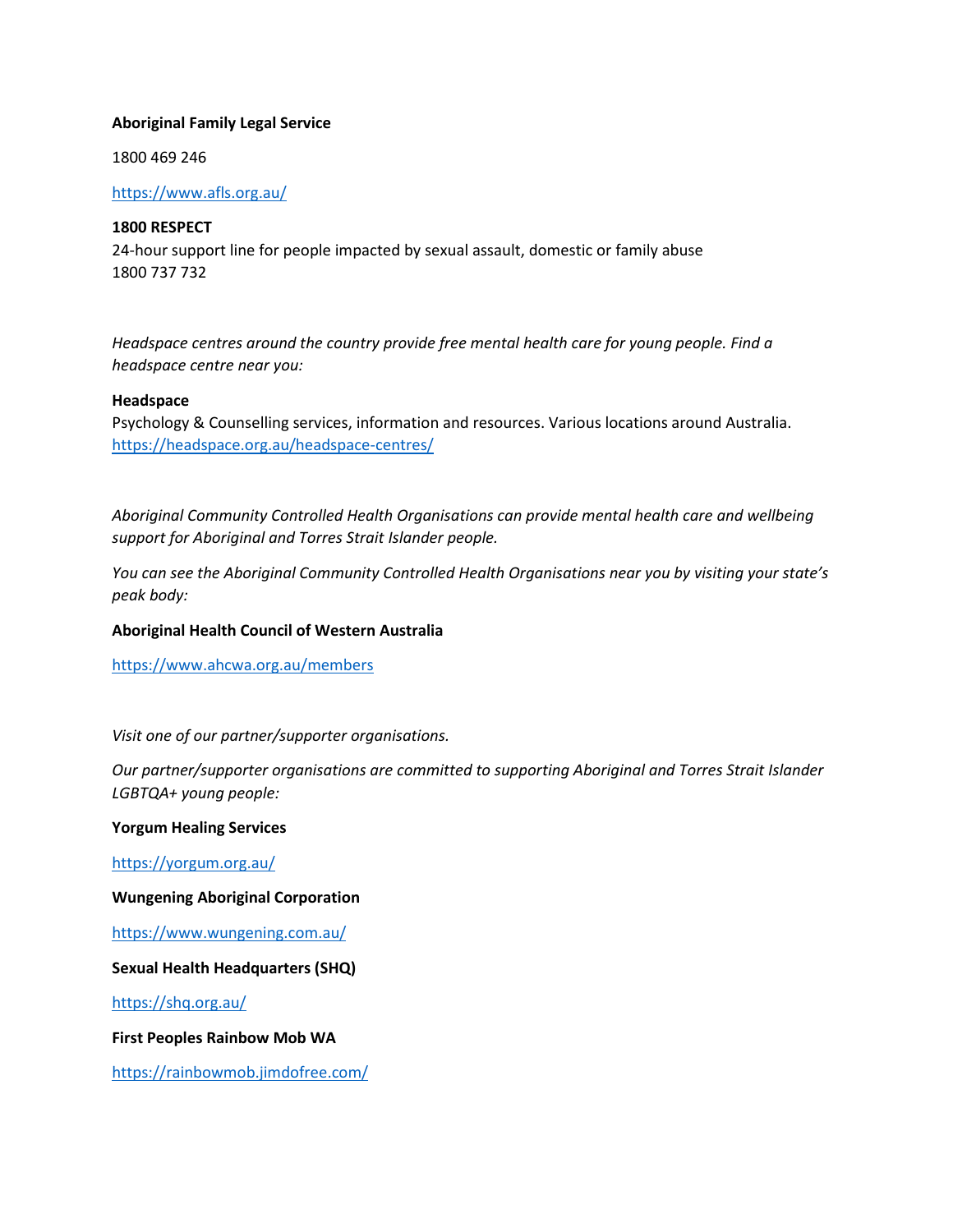*Other services in your state/territory that can offer support:*

**WA AIDS Council** <https://waaids.com/> (08 9482 0000) **Freedom Centre** <https://www.freedom.org.au/> **TransFolk of WA**

<https://www.transfolkofwa.org/>

*Aboriginal and Torres Strait Islander LGBTQA+ community groups across Australia offer support and belonging:*

**First People's Rainbow Mob WA**

<https://rainbowmob.jimdofree.com/>

**Black Rainbow** 

<http://www.blackrainbow.org.au/>

**Moolagoo Mob & Blak Lemons SA** 

<https://www.facebook.com/groups/192121764142222/>

**Sistergirls & Brotherboys** 

<https://www.facebook.com/groups/sistergirls.brotherboys/>

**IndigiLez** 

<http://www.indigilez.org/>

**2 Spirits** 

[https://www.facebook.com/pg/2SpiritsQUAC/about/?ref=page\\_internal](https://www.facebook.com/pg/2SpiritsQUAC/about/?ref=page_internal)

#### **Gar'ban'djee'lum Network**

<https://www.afao.org.au/article/us-mob-garbandjeelum-network/>

**BlaQ Aboriginal Corporation**

<https://www.blaq.org.au/>

**First Nations Rainbow** 

<https://www.facebook.com/firstnationsrainbow/>